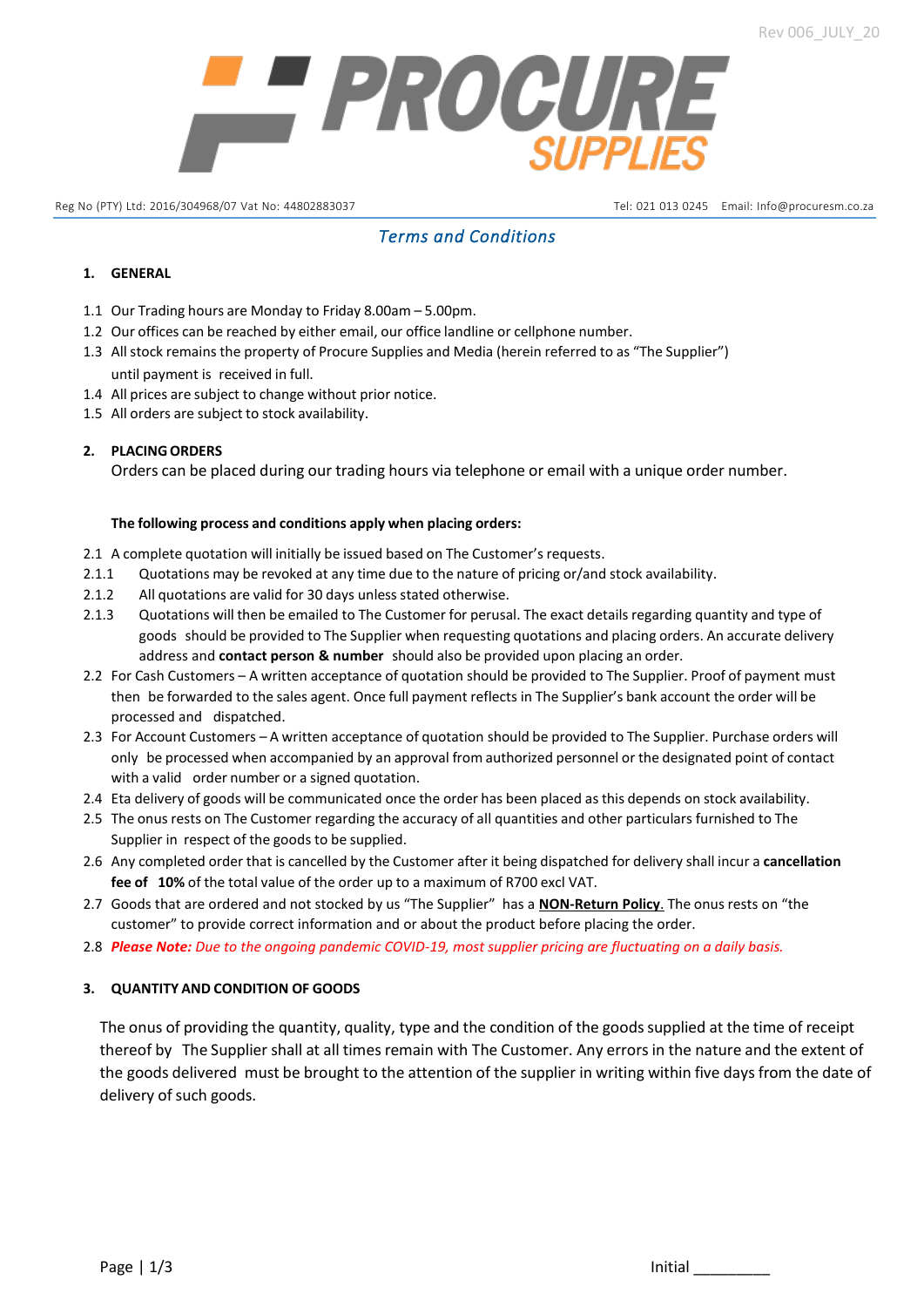#### **4. DELIVERY**

- 4.1 For cash customers orders will only be dispatched once proof of payment has been received in full, or otherwise stated.
- 4.2 Orders *(excluding Paper Items)* of R600.00 excl VAT and above qualifies for free delivery within a 30km radius from Cape Town CBD, thereafter a delivery fee of R3.75/km will be charged and or a flat rate agreed upon prior to delivery.
- 4.3 Orders below R600.00 excl VAT will be subjected to a standard delivery fee of R80.00 excl VAT within the Cape Town Area or 30km radius from Cape Town CBD.
- 4.4 Orders that has only reams of paper equal to 40 boxes or less will incur a delivery fee **from a minimum of R85.00ex** dependent on but is not limited to the area, date and quantity of goods and will be advised upon acceptance of the Quotation.
- 4.5 Orders that has reams of paper and other items will incur a delivery fee **from a minimum of R80.00ex**
- 4.6 Delivery fee for the greater Cape Town Area will depend on but is not limited to the area, date and quantity of goods and will be advised upon acceptance of the Quotation.
- 4.7 The Supplier reserves the right to make delivery in whole or in part, notwithstanding the fact the order has been confirmed and accepted without assigning reasons therefore. Goods not delivered will go into a back-order system to be processed when stock is available.
- 4.8 A delivery note/Tax Invoice will be issued for every delivery and it remains the responsibility of The Customer to sign it and warrant that the delivered goods have been checked and are all in order.
- 4.9 Any date and time of delivery provided by The Supplier will always be the closest estimated date & time of delivery.
- 4.10Whilst the Supplier will endeavor to adhere to stated delivery times as indicated, it accepts no responsibility for any unforeseen failure to do so for any reason whatsoever. The customer shall have no claim for damages (either direct, indirect or co-equal) against the supplier by any reason of any failure to adhere to delivery times indicated by the customer, or any late delivery, incorrect delivery, defective delivery or failure to deliver at all.
- 4.11Goods required for priority delivery; I.e. Extremely short time period or a set time period typically within the same business day will incur surplus charge on goods ordered however still pending stock availability and or not limited to date and delivery area.
- **4.12Due to the ongoing pandemic COVID-19, delivery ETA's provided to customers are only estimated. As suppliers are faced with logistical and staffing issues. "Procure Supplies & Media" cannot guarantee goods will be delivered on dates provided for on quotes or via email.**

#### **5. GOODS OUT OF STOCK**

All goods listed as being stock items in the quotation are normally available for prompt delivery. In the event of any goods being temporarily out of stock, such goods will be placed on back order for delivery as and when available.

#### **6. THE SUPPLIER'S LIABILITY FOR DAMAGE OR LOSS**

Notwithstanding anything to the contrary contained herein, whether expressed or implied, the supplier shall not be liable to for any losses including and not limited to (loss of profit) and/or damages (direct or indirect, Co-equal or otherwise) suffered by the customer(even if such damage is caused by the gross negligence of the supplier or the gross negligence or willful misconduct of the supplier servants, employees , contractors or agents) and the customer hereby indemnifies the supplier against any such claim for damages which may be made against the supplier by any other person whomsoever; not with standing anything to the contrary herein contained, whether expressed or implied, the supplier shall not be liable (to the extent, if any, and to which liability would otherwise be attracted) to meet any claim of the customer in respect of goods found to be defected after delivery unless the customer loges a written claim with the supplier within seven(7) days from the date of delivery of such defective goods and in future event of such written claim being received by the supplier within the seven (7) day period, the supplier shall only eb liable to the customer in so far as replacing such defective goods with alternative goods once the supplier is satisfied that the goods are indeed defective. The supplier shall not be liable under such circumstances to either credit the customer for such defective goods, or be liable for any loss's damages suffered (direct, Indirect or co-equal) by reason of such goods being found defective.